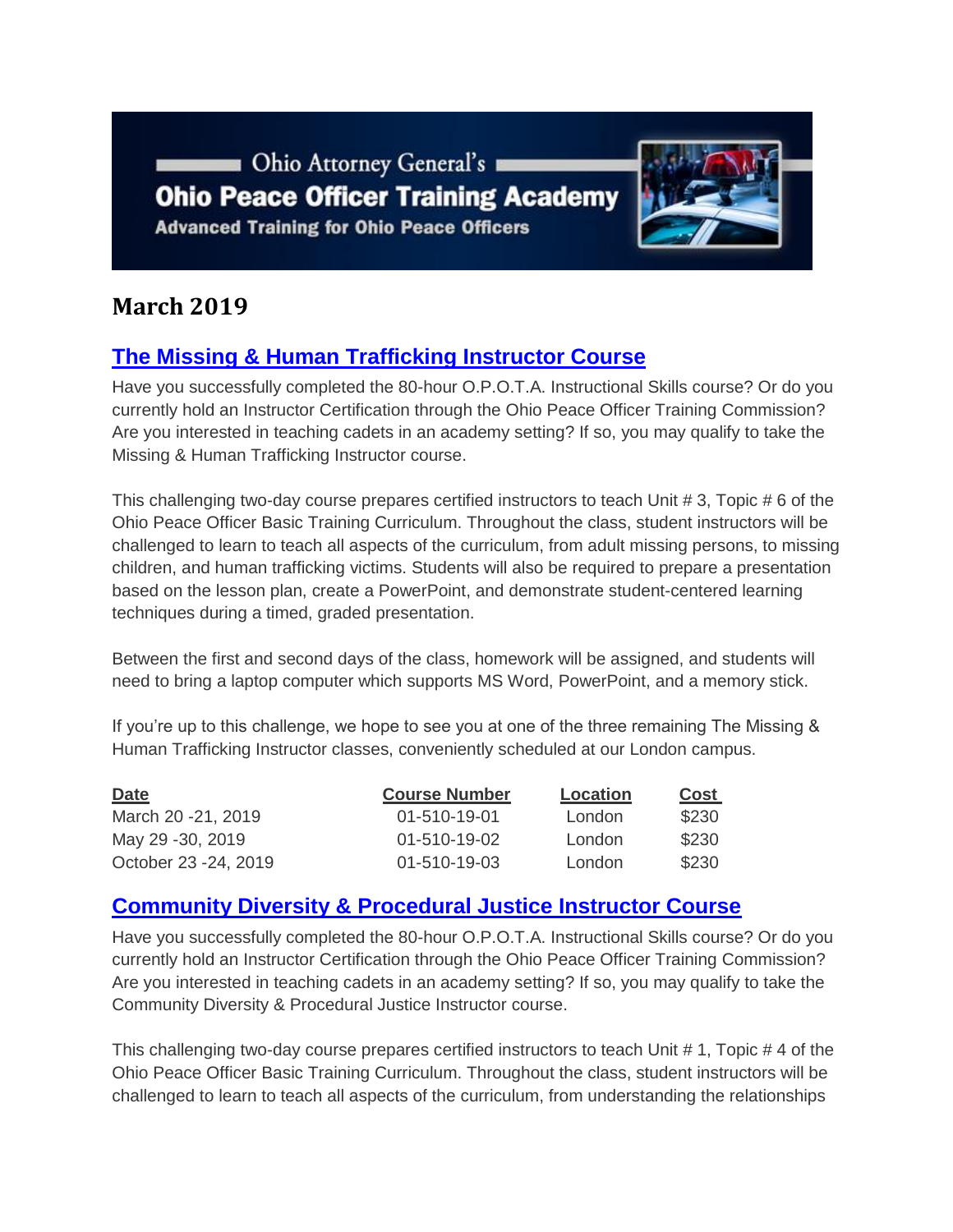between implicit biases, to procedural justice tactics, to achieving police legitimacy in culturally diverse communities. Students will also be required to prepare a presentation based on the lesson plan, create a PowerPoint, and demonstrate student-centered learning techniques during a timed, graded presentation.

Between the first and second days of the class, homework will be assigned, and students will need to bring a laptop computer which supports MS Word, PowerPoint, and a memory stick.

If you're up to this challenge, we hope to see you at one of the five remaining Community Diversity & Procedural Justice Instructor classes, conveniently scheduled at both our London and Richfield campuses.

| <b>Date</b>           | <b>Course Number</b> | <b>Location</b> | <b>Cost</b> |
|-----------------------|----------------------|-----------------|-------------|
| March 13 - 14, 2019   | 02-170-19-01         | London          | \$230       |
| June 12 -13, 2019     | 02-170-19-02         | London          | \$230       |
| October 9 -10, 2019   | 02-170-19-03         | London          | \$230       |
| April 17 - 18, 2019   | 52-352-19-01         | Richfield       | \$200       |
| December 10 -11, 2019 | 52-352-19-02         | Richfield       | \$200       |

### **[Domestic Violence Instructor Course](https://www.ohioattorneygeneral.gov/Media/Newsletters/Ohio-Peace-Officer-Training-Academy-email-newslett/March-2019/Domestic-Violence-Instructor-Course)**

Have you successfully completed the 80-hour O.P.O.T.A. Instructional Skills course? Or do you currently hold an Instructor Certification through the Ohio Peace Officer Training Commission? Are you interested in teaching cadets in an academy setting? If so, you may qualify to take the Domestic Violence Instructor course.

This challenging two-day course prepares certified instructors to teach Unit # 3, Topic # 3 of the Ohio Peace Officer Basic Training Curriculum – Domestic Violence. Throughout the class, student instructors will be challenged to learn to teach all aspects of the curriculum, from the Ohio Revised Code to the practical applications of handling a domestic violence call. Students will also be required to prepare a presentation based on the lesson plan, create a PowerPoint, and demonstrate student-centered learning techniques during a timed, graded presentation.

Between the first and second days of the class, homework will be assigned, and students will need to bring their own laptop computer which supports MS Word and PowerPoint, and a memory stick.

If you're up to this challenge, we hope to see you at one of the four remaining Domestic Violence Instructor classes, conveniently scheduled at both our London and Richfield campuses.

| <b>Date</b><br>___        | <b>Course Number</b> | Location | <b>Cost</b> |
|---------------------------|----------------------|----------|-------------|
| March 27 - March 28, 2019 | 02-011-19-01         | London   | \$230       |
| June 26 - June 27, 2019   | $02 - 011 - 19 - 02$ | London   | \$230       |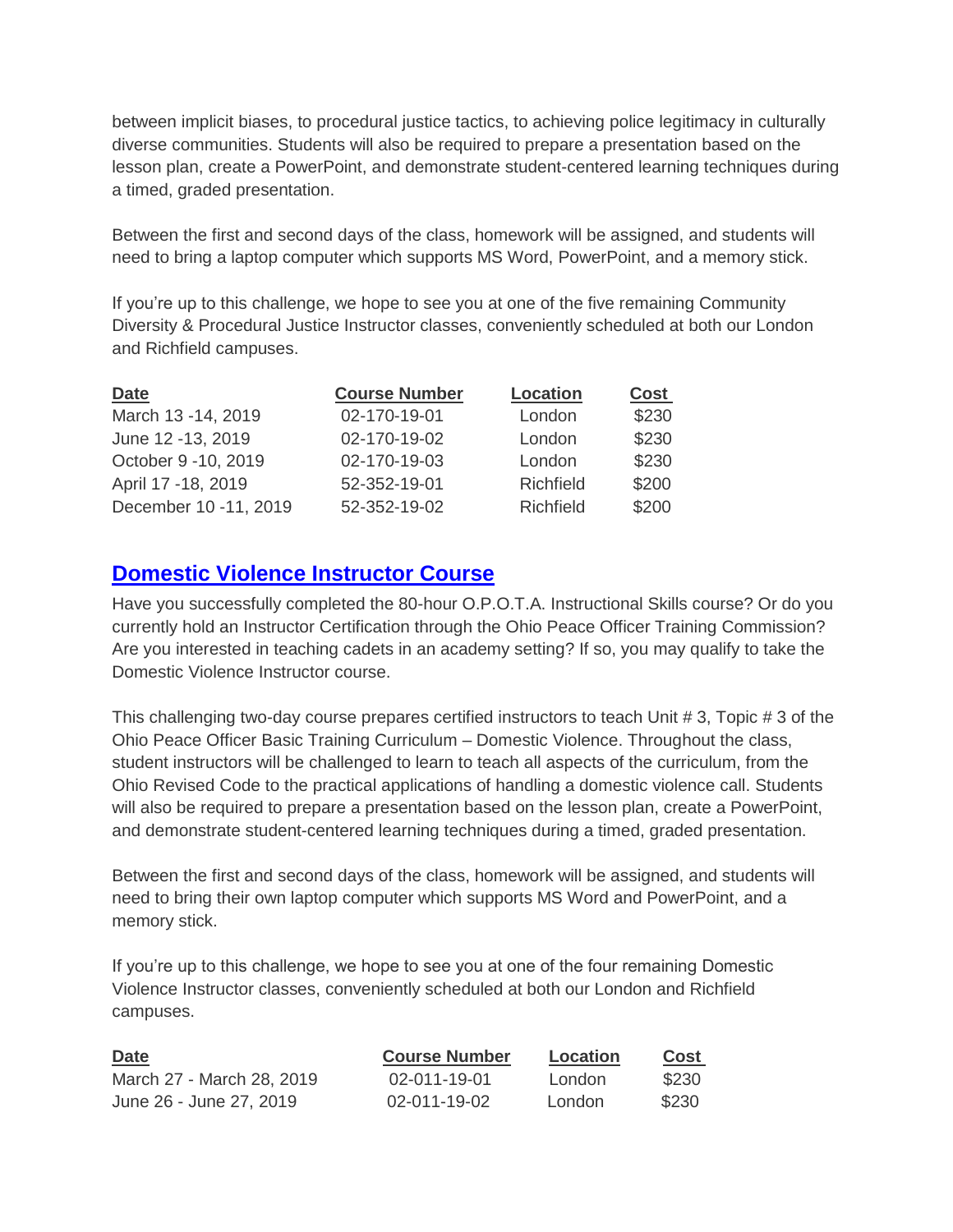| October 16 - October 17, 2019 | $02 - 011 - 19 - 03$ | London    | \$230 |
|-------------------------------|----------------------|-----------|-------|
| November 25 - 26, 2019        | 56-011-19-02         | Richfield | \$200 |

### **[Law Enforcement Duty Knife Course](https://www.ohioattorneygeneral.gov/Media/Newsletters/Ohio-Peace-Officer-Training-Academy-email-newslett/March-2019/Law-Enforcement-Duty-Knife-Course)**

The duty knife is an invaluable tool that is carried by many officers for use as a general utility device and under certain extreme circumstances as a back-up weapon. Whether it is to be used for rescue operations or for self-defense, training with a duty knife often gets neglected. Until now!

Departments and agencies who want an on-staff instructor can sign up for the two day instructor course and be given the tools needed to build a course for their department needs.

The course is designed to approach the controversial topics of why an officer should carry a duty knife, when and how to functionally use them and the reasonable articulation of documenting the use.

An officer should bring a duty knife with them to use and or discuss the use. Live knives and other tools will be on hand for students to try as well.

This course is designed for all aspects of law enforcement backgrounds such as patrol, corrections, security among others and will be geared towards various aspects of daily and extreme uses.

Some topics to be covered in these courses:

- Constitutional Use of Force Standards
- Selection of a Duty Knife
- Carry and deployment options
- Principles of rescue and self-protection
- Opportunity to apply "live" cutting and applications (e.g. glass break, seat belt cutting)

#### **Law Enforcement Duty Knife Instructor**

**March 20 and 21, 2019 / 8 a.m. to 5 p.m.**

#### **October 9 and 10, 2019 / 8 a.m. to 5 p.m.**

OPOTA – London Campus 1650 St. Rt. 56 SW London, OH Cost: \$230

#### **July 23 and 24, 2019 / 8 a.m. to 5 p.m.**

OPOTA - Richfield Campus 4055 Highlander Parkway Richfield, OH